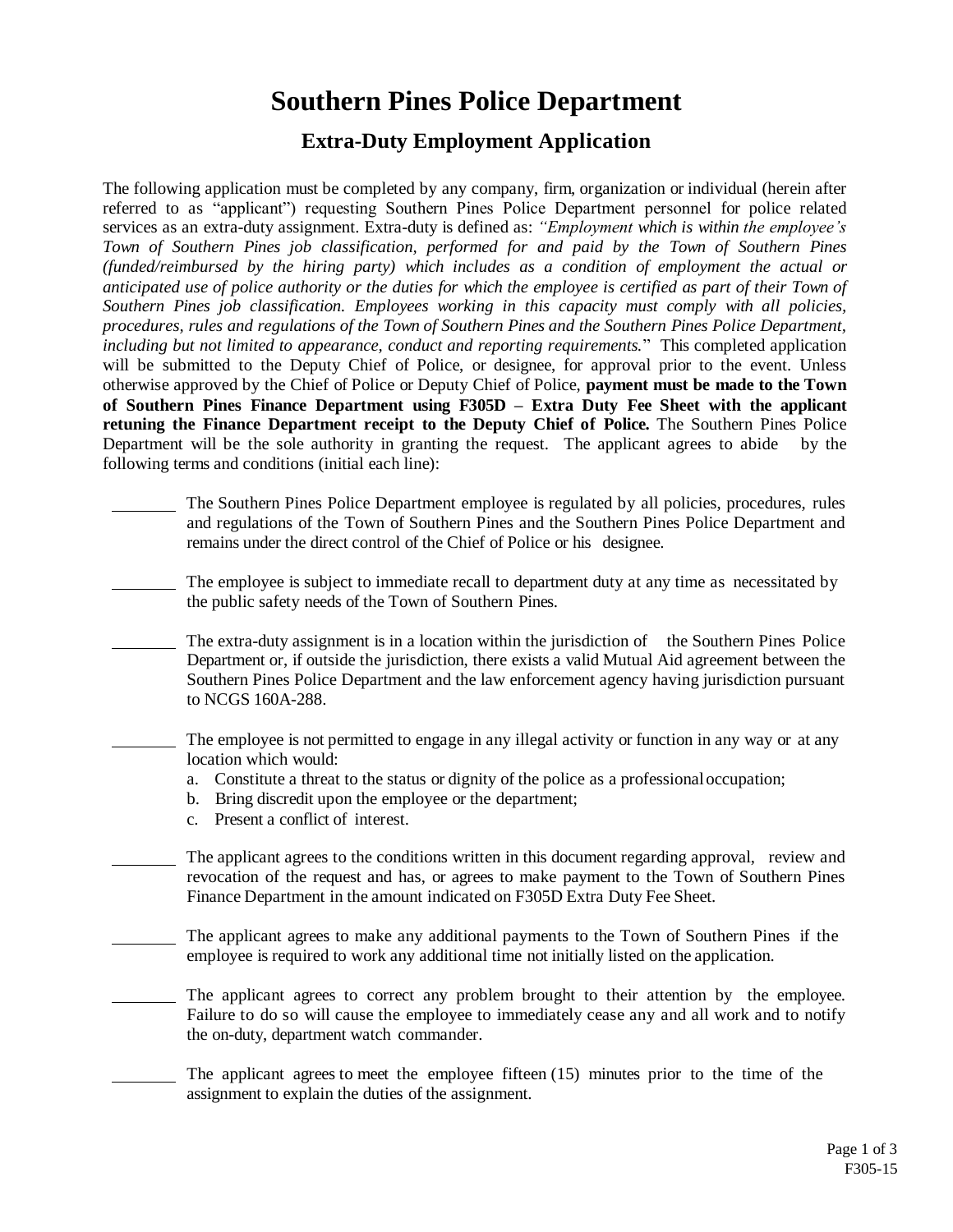## **Extra-Duty Employment Application**

#### **Applicant**

| Name of Individual or Organization: |               |                     |                            |          |
|-------------------------------------|---------------|---------------------|----------------------------|----------|
|                                     |               |                     | $\Box$ Telephone #: $\Box$ |          |
| Email:                              |               |                     |                            |          |
| Address:                            |               |                     |                            |          |
|                                     | <b>Street</b> |                     |                            | P.O. Box |
|                                     | City          |                     | State                      | Zip Code |
| <b>Assignment Information</b>       |               |                     |                            |          |
| Number of Employees Needed:         |               |                     |                            |          |
|                                     | Officer(s)    | Telecommunicator(s) |                            | Other:   |
| Date(s) Requested:                  |               |                     |                            |          |
| Location(s):                        |               |                     |                            |          |

#### **Cost**

Please note: The cost for Extra-Duty officers is forty five dollars (\$45.00) per employee/per hour with a two (2) hour minimum for each employee requested. When possible, payment should be made in person (prior to the event) to the Town of Southern Pines Finance Department, 180 SW Broad Street, Southern Pines, NC 28387. Unless otherwise approved by the Chief of Police or Deputy Chief, the receipt issued by the Finance Department must be returned to the Deputy Chief of Police to ensure further processing of this application. **If the listed event is cancelled, without a minimum of eight (8) hours notice prior to the scheduled start time, the applicant is responsible for payment under this agreement and can be subject to legal penalties for failing to do so.** 

#### **Requests for Police Officers**

| Does Officer Need to Be In Uniform?:                                    | $\blacksquare$ $\blacksquare$ Yes | $\overline{\phantom{a}}$ No |                |
|-------------------------------------------------------------------------|-----------------------------------|-----------------------------|----------------|
| Will Marked Patrol Car Be Required?:                                    | Yes                               | $\Box$ No                   |                |
| Will Officer Need Any Special Equipment Other Than Uniform?: $\Box$ Yes |                                   |                             | $\mathsf{N}_0$ |
| If "Yes", Describe:                                                     |                                   |                             |                |

Describe Nature of Assignment (include specific duties, expectations and instructions):

I, 1. 2012 1. As a representative of the applicant agree to abide by the provisions of Extra-Duty Employment as outlined in this application.